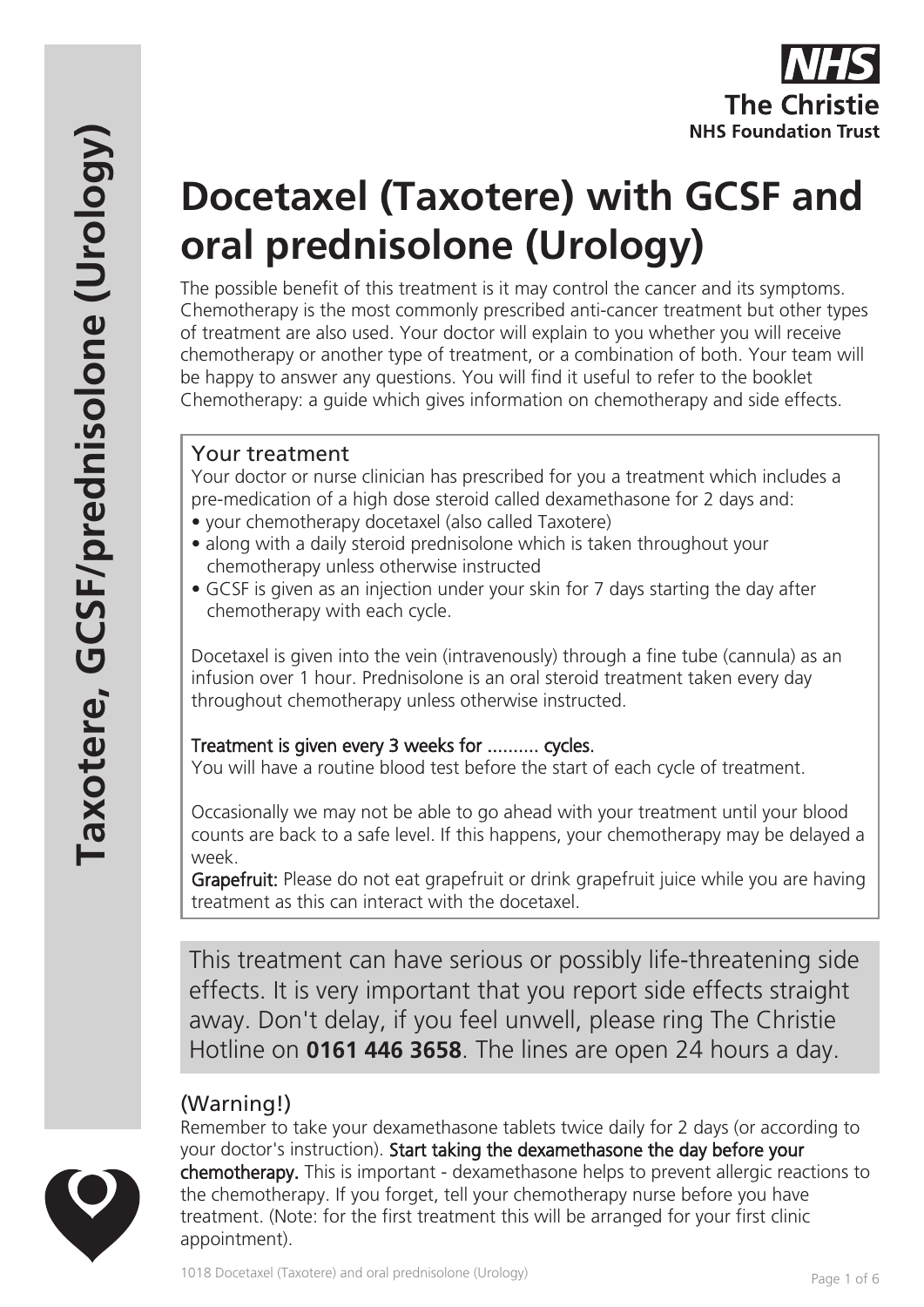## Please note:

## • Steroid side effects

Take your **prescribed steroid tablets** with food as they may cause indigestion. To help reduce this indigestion your doctor will also prescribe Lansoprazole/omeprazole. The steroid tablets may also increase your appetite. It is better to take them earlier in the day, for example with breakfast and lunch, since they can make your feel more alert and prevent sleep.

Steroid tablets can alter your mood causing you to feel low, irritable or agitated. Please tell your doctor or nurse if this is a problem.

Steroids can cause your blood sugar to rise. If you are diabetic then you may need to increase the dose of any diabetic medication you take (insulin or tablets). You should discuss this with your doctor before starting the treatment.

#### • GCSF side effects

GCSF a growth factor which stimulates bone marrow to make white blood cells, may be used during chemotherapy treatment to help reduce the risk of infection.

Possible side effects of GCSF may include nausea. vomiting, chest pain, musculo-skeletal pain, tiredness, generalised weakness, hair loss, skin rash, constipation, anorexia, diarrhoea, cough, sore mouth/throat, headache and gout. These side effects are the most common side effects of GCSF. Some people may experience other less common side effects, therefore it is important to tell your hospital doctor or nurse about any side effects that you experience.

#### • Immediate allergic reaction

Some people may have an **immediate allergic reaction** to the chemotherapy. You may feel short of breath, develop a rash on your body and have red flushes. This is temporary but call your nurse immediately. The nurse can give you an injection to stop this.

## Increased risk of serious infection (Warning!)

You are vulnerable to infection while you are having chemotherapy. Minor infections can become lifethreatening in a matter of hours if left untreated. Symptoms of infection include fever, shivering, sweats, sore throat, diarrhoea, discomfort when you pass urine, cough or breathlessness. We recommend that you use a digital thermometer so you can check your temperature. You can buy one from your local chemist.

#### If you feel unwell, you have symptoms of an infection or your temperature is 37.5ºC or above, or below 36ºC contact The Christie Hotline straight away.

## Possible side effects

Chemotherapy can cause many different side effects. Some are more likely to occur than others. Everyone is different and not everyone gets all the side effects. Most side effects are usually temporary, but in some rare cases they can be life-threatening. It is important to tell your hospital doctor or nurse about any side effects so they can be monitored and, where possible, treated.

# Common side effects (more than 1 in 10)

## • Anaemia (low number of red blood cells)

While having this treatment you may become anaemic. This may make you feel tired and breathless. Let your doctor or nurse know if these symptoms are a problem. You may need a blood transfusion.

# • Bruising or bleeding (Warning!)

This treatment can reduce the production of platelets which helps the blood clot. Let your doctor know if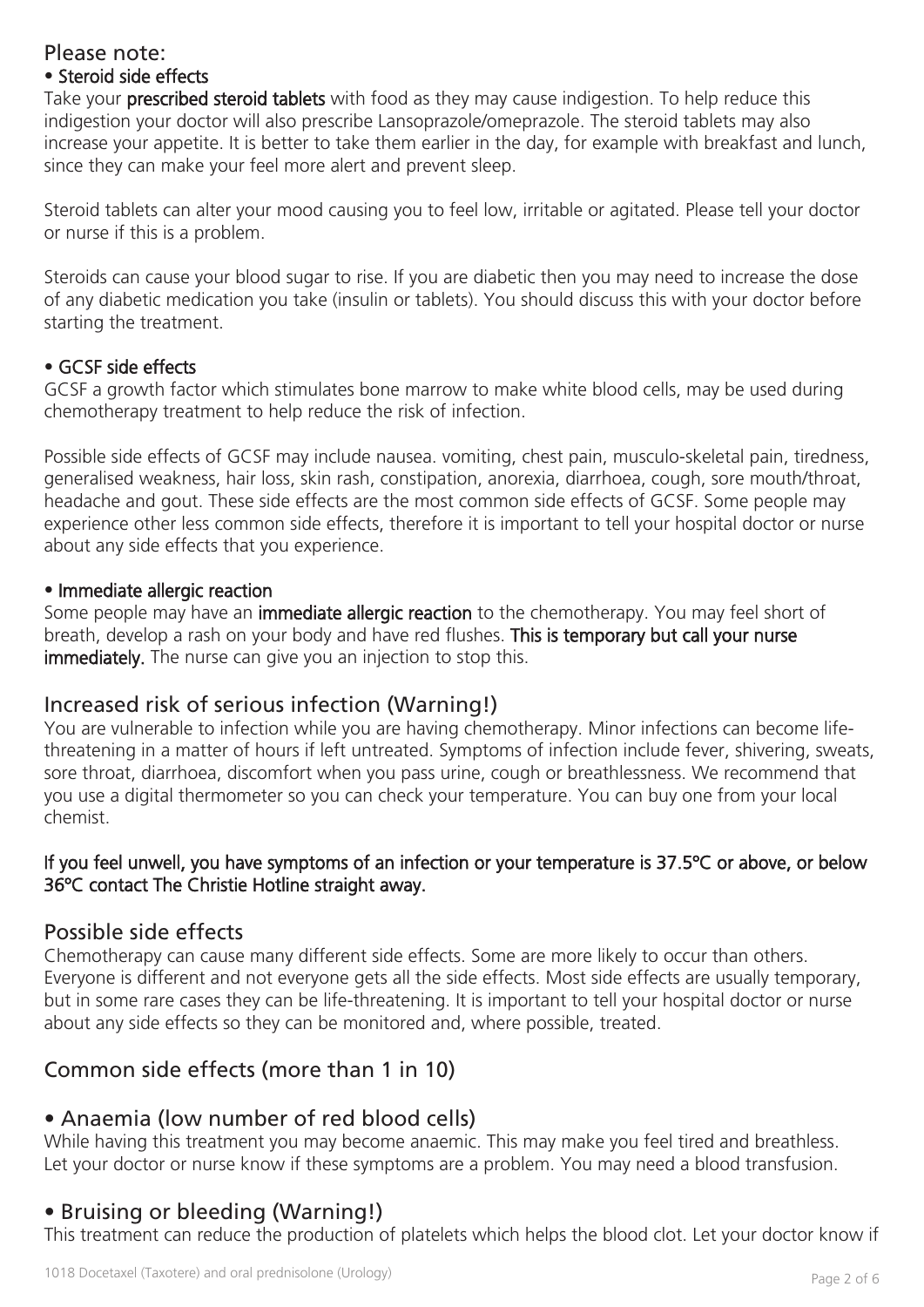you have any unexplained bruising or bleeding, such as nosebleeds, bloodspots or rashes on the skin, and bleeding gums. You may need a platelet transfusion.

## • Lethargy

Some chemotherapy may make you feel tired and lacking in energy. It can be frustrating when you feel unable to cope with routine tasks. Speak to your nurse of doctor for further information. If necessary, take time off work. Gentle exercise, such as walking, can be beneficial.

## • Hair loss

Hair loss is usually total, the hair falls out gradually 10 to 14 days following your first course of treatment. Body and facial hair can also fall out. The time scale varies from person to person. Please remember that this is a temporary side-effect and your hair will begin to grow back a few weeks after your treatment has ended. In a small number of cases there has been prolonged or permanent hair loss.

The cancer information centre offers a coping with hair loss service to all patients where support, information and advice will be given. Drop in, contact 0161 446 8100 or email informationcentre@christie.nhs.uk. Information about the wig service can also be found here and vouchers for wigs can also be obtained for eligible patients. The wig room provides a drop in service, please see The Christie leaflet 'The wig fitting service' for further information.

The Maggie's Centre runs a Talking Heads hair loss support workshop for anyone who is anticipating or experiencing hair loss (both men and women). These sessions cover the practicalities of hair loss as well as offering support with its emotional impact. Contact Maggie's on 0161 641 4848 or email manchester@maggiescentres.org.

## • Heartburn

Chemotherapy treatment can cause indigestion or reflux. If you experience this, please contact The Christie Hotline. Heartburn can be treated with medication from your GP.

## • Joint and muscle pain

Pain in the joints (arthralgia) or muscles (myalgia) can be a temporary side effect while having chemotherapy. It is important to tell your doctor or nurse about this, so that appropriate painkillers can be prescribed.

## • Diarrhoea (Warning!)

If this becomes a problem while you are having treatment, contact The Christie Hotline for advice on 0161 446 3658. If you develop severe diarrhoea, it is important to contact The Christie straightaway as this may be a sign of a serious infection. Don't delay!

## • Tingling and numbness in the fingers and toes

This is due to the effect of the chemotherapy on the nerves and is known as peripheral neuropathy. You may also notice that you have difficulty doing up buttons or similar tasks. Tell your doctor if you notice any numbness or tingling in your hands or feet. This usually improves a few months after treatment has finished, although this may be permanent.

## • Changes in nails

The nails may become brittle and their texture or colour may change. This change grows out over several months once the treatment has finished. The nail may lift from the nail bed. If this occurs be very diligent with hand washing. Contact this hospital straightaway if you notice any discharge or oozing from the nail.

## • Sore mouth

Your mouth may become sore or dry, or you may notice small mouth ulcers during this treatment.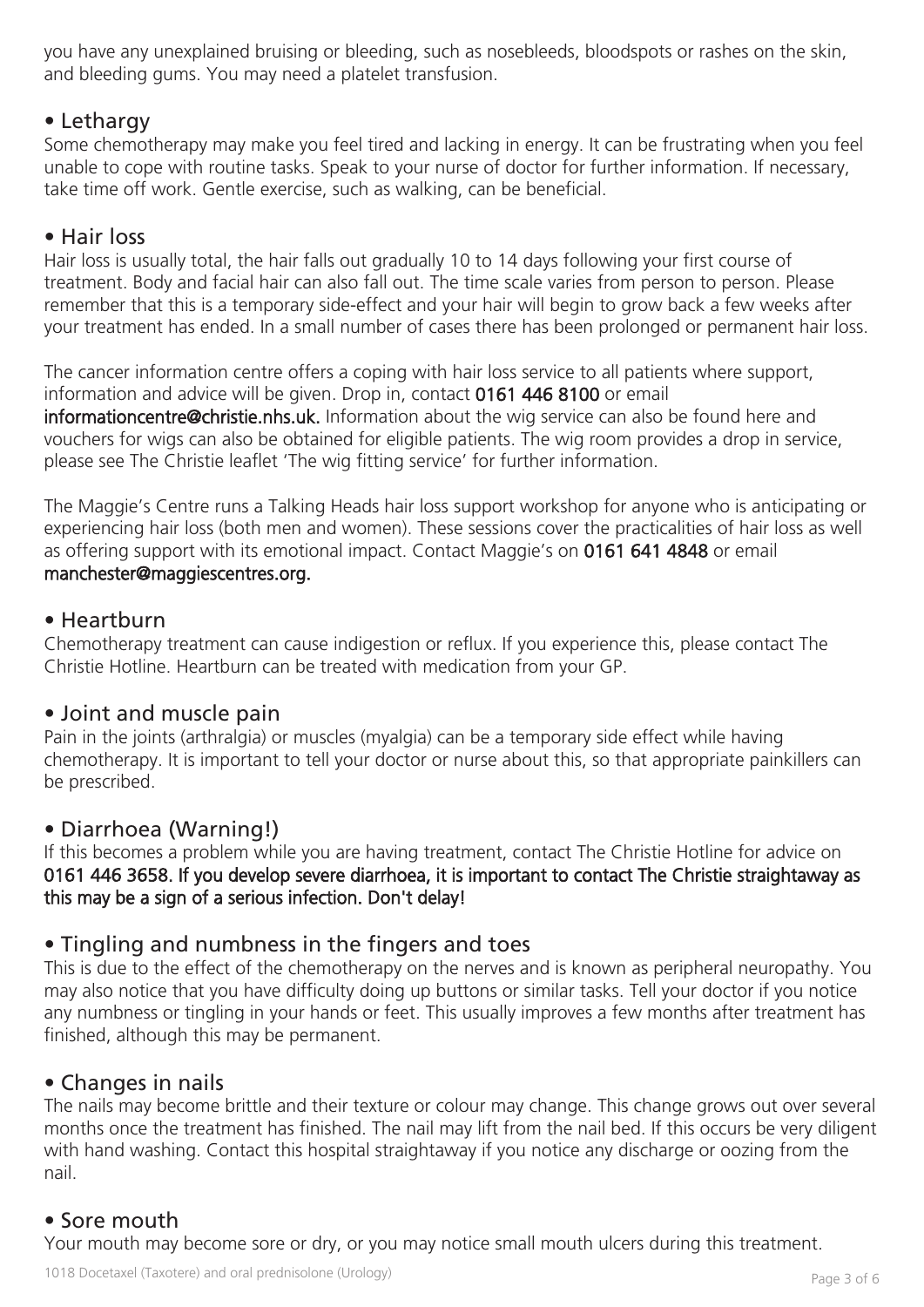Drinking plenty of fluids and cleaning your teeth regularly and gently with a soft toothbrush can help to reduce the risk of this happening. We can prescribe a mouthwash for you to use during treatment. You can dilute this with water if your mouth is sore. Ask your doctor or nurse for further advice. There is also general mouth care information in the chemotherapy booklet. If you continue to have a sore mouth, please contact The Christie Hotline.

## • Skin rash

You may develop a skin rash. This is usually mild and easily treated. Please tell your doctor on your next visit.

## • Fluid retention

The chemotherapy can cause fluid retention, so that your hands and feet become swollen. This will be temporary, but should you experience this, contact your hospital doctor or nurse.

## • PPE (palmar-plantar erythema)

The skin on your hands and feet may become very dry, red and sore with some cracking. Tell your doctor as creams and tablets can be prescribed which can help. Your chemotherapy dose may need to change. Try to keep your hands and feet cool and if possible, uncovered.

## • Increased sensitivity to the sun

Your skin will tan/burn in the sun more easily. Sit in the shade, avoid too much sun and use sunblock cream and wear a hat.

## • Strange taste

Chemotherapy can often leave a strange, metallic taste in your mouth. It can also make food seem tasteless and bland. Normal taste will usually come back after the treatment finishes. Ask the staff for dietary booklets which you may find helpful

## Uncommon side effects (less than 1 in 10)

## • Blood clots (Warning!)

During chemotherapy you are more at risk of blood clots in the legs (DVT) or lungs (PE). Occasionally these clots can be life-threatening. To help prevent clots, keep mobile and drink plenty of non-alcoholic fluids.

## • Nausea and vomiting (sickness)

The severity of this varies from person to person. Anti-sickness medication may be given along with your chemotherapy to prevent this. You will be given anti-sickness tablets to take at home. If you continue to feel or be sick, contact your GP or this hospital, because your anti-sickness medication may need to be changed or increased.

## • Constipation

Try to drink plenty of fluids and eat foods high in fibre. Report this to your hospital doctor who may prescribe a suitable laxative. Ask the staff for a copy of The Christie booklet 'Eating - help yourself' which has useful ideas about diet when you are having treatment.

## • Hyperpigmentation

Your skin may appear darker in colour or lightly tanned, especially around the joints. This is known as hyperpigmentation. Asian and African-Caribbean people may develop noticeable light patches on their skin. The skin will return to normal when treatment is finished.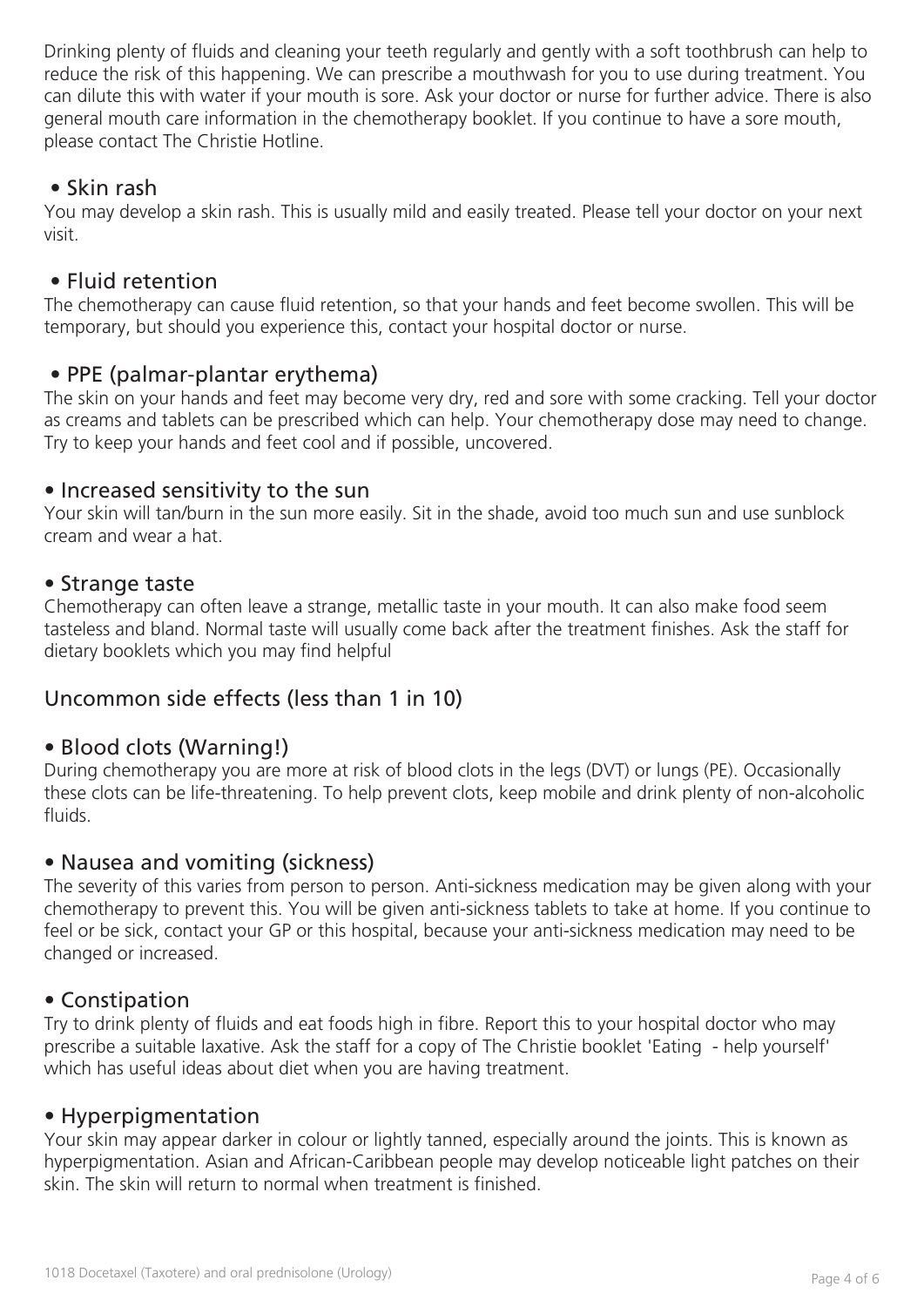# Rare side effects (less than 1 in 100)

#### • Extravasation

Extravasation is when chemotherapy leaks outside the vein. If you develop redness, soreness or pain at the injection site at any time, please let us know straight away by ringing The Christie Hotline on 0161 446 3658 (24 hours).

#### Serious and potentially life threatening side effects

In a small proportion of patients, chemotherapy can result in very severe side effects which may rarely result in death. The team caring for you will discuss the risk of these side effects with you.

#### Sex, contraception and fertility

Protecting your partner and contraception: We recommend that you or your partner use a condom during sexual intercourse while you are having the course of chemotherapy. Chemotherapy is dangerous to unborn babies and this will also protect you and your partner from any chemotherapy drugs that may be present in semen and in the vagina. If you suspect that you may be pregnant please tell your doctor immediately.

Fertility: This chemotherapy may affect your ability to have children. Your doctor or nurse should have discussed this with you. If not, please ask them before you start treatment.

#### Late side effects

Some side effects may become evident only after a number of years. In reaching any decision with you about treatment, the potential benefit you receive from treatment will be weighed against the risks of serious long term side effects to the heart, lungs, kidneys and bone marrow. With some drugs there is also a small but definite risk of developing another cancer. If any of these problems specifically applies to you, the doctor will discuss these with you and note this on your consent form.